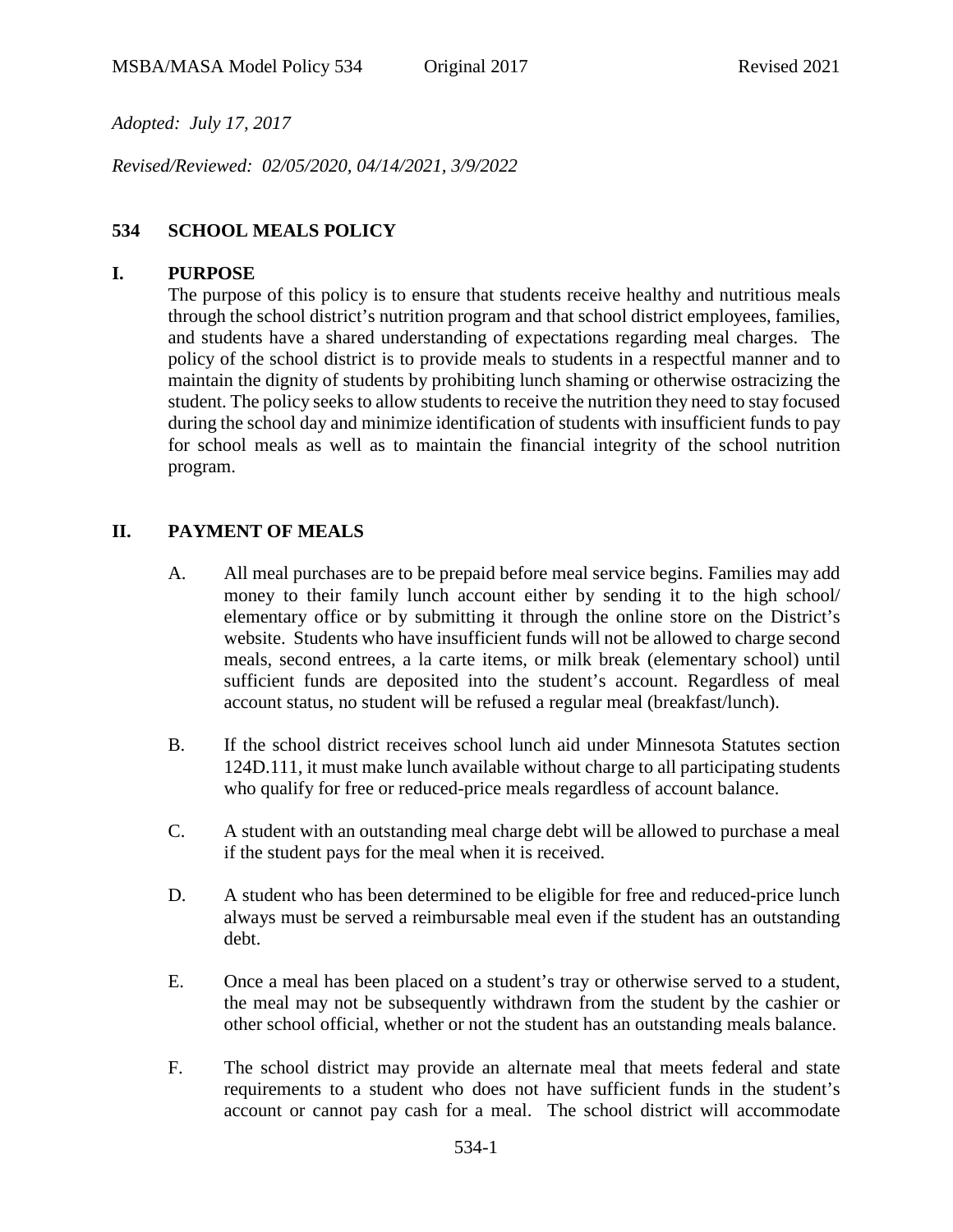special dietary needs with respect to alternate meals. The cost of the alternative meal will be charged to the student's account at the established meal price rates.

- G. When a student has a negative account balance, the student will not be allowed to charge a snack item or have seconds.
- H. If a parent or guardian chooses to send in one payment that is to be divided between sibling accounts, the parent or guardian must specify how the funds are to be distributed to the students' accounts. Funds may not be transferred between sibling accounts unless written permission is received from the parent or guardian.

# **III. LOW OR NEGATIVE ACCOUNT BALANCES – NOTIFICATION**

- A. The school district will make reasonable efforts to notify families when meal account balances are low or fall below zero.
- B. Families will be notified of a low/negative account balance once the balance reaches \$10.00. Families will be notified by U.S. mail, email, text, or phone.
- C. Reminders for payment of outstanding student meal balances will not demean or stigmatize any student participating in the school lunch program.

### **IV. UNPAID MEAL CHARGES**

- A. The school district will make reasonable efforts to communicate with families to resolve the matter of unpaid charges. Where appropriate, families may be encouraged to apply for free and reduced-price meals for their children.
- B. The school district will make reasonable efforts to collect unpaid meal charges classified as delinquent debt. Unpaid meal charges are designated as delinquent debt when payment is overdue, the debt is considered collectable, and efforts are being made to collect it.
- C. Negative balances of more than \$100 not paid prior to the end of the school year will be turned over to the superintendent or superintendent's designee for collection. Collection options may include, but are not limited to, use of collection agencies, claims in the conciliation court, or any other legal method permitted by law.
- D. The school district may not enlist the assistance of non-school district employees, such as volunteers, to engage in debt collection efforts.
- E. The school district will not impose any other restriction prohibited under Minnesota Statutes section 123B.37 due to unpaid student meal balances. The school district